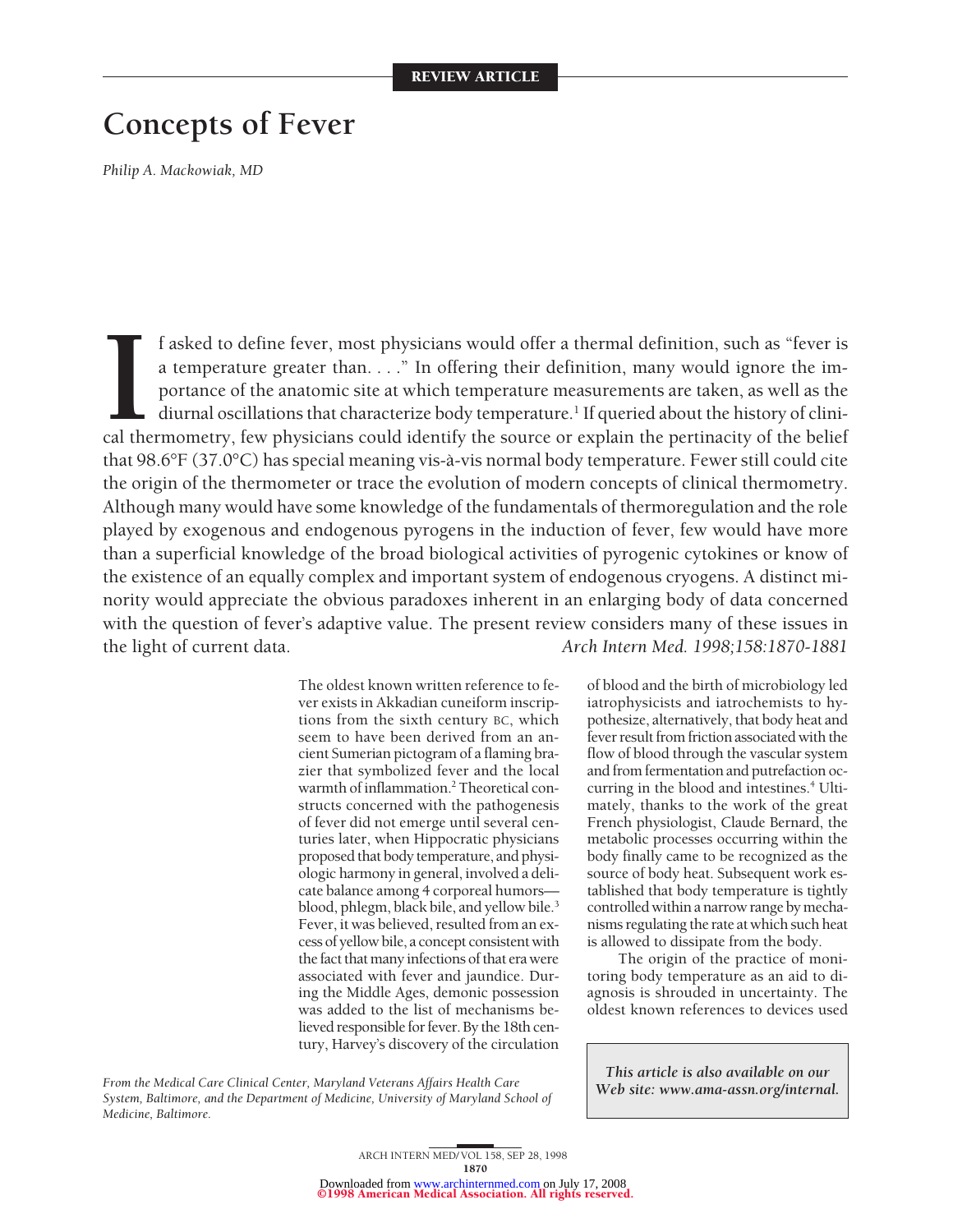to measure temperature date to the first or second century BC, when Philo of Byzantium and Hero of Alexandria are believed to have invented several such devices.<sup>5</sup> It is reasonably certain that Galileo manufactured a primitive (air) thermometer at about the time he assumed the chair in mathematics at Padua in 1592.<sup>6</sup> However, thermometry was not fully assimilated into medical practice until 1868, when Carl Reinhold August Wunderlich published a magnum opus entitled *Das Verhalten der Eigenwa¨rme in Krankenheiten (The Course of Temperature in Diseases)*. 7

Through *Das Verhalten der Eigenwa¨rme in Krankenheiten,* Wunderlich gave 98.6°F (37.0°C) its special meaning for normal body temperature.8 He described diurnal variation of body temperature and, in the process, alerted clinicians to the fact that "normal body temperature" is actually a temperature range rather than a specific temperature. In an analysis of a series of clinical thermometric measurements, the size of which has never been equaled (estimated to have included some 1 million observations in as many as 25 000 subjects), Wunderlich established  $100.4$ °F (38.0°C) as the upper limit of the normal range and, in so doing, proffered one of the first quantitative definitions of fever.

Despite the fact that Wunderlich's work was published more than a century ago and was based primarily on axillary measurements generally taken no more often than twice daily, it has survived almost verbatim in modern day concepts of clinical thermometry. Interestingly, recent tests conducted with one of Wunderlich's thermometers suggest that his instruments may have been calibrated by as much as 1.4°C to 2.2°C (2.6°F-4.0°F) higher than today's instruments.<sup>8</sup> As a result, at least some of Wunderlich's cherished dictums about body temperature (eg, the special significance of 98.6°F [37.0°C]) have required revision.<sup>9</sup>

# **DEFINITIONS**

*Fever* has been defined as "a state of elevated core temperature, which is often, but not necessarily, part of the

defensive responses of multicellular organisms (host) to the invasion of live (microorganisms) or inanimate matter recognized as pathogenic or alien by the host."10 The febrile response (of which fever is a component) is a complex physiologic reaction to disease, involving a cytokine-mediated rise in core temperature, generation of acute phase reactants, and activation of numerous physiologic, endocrinologic, and immunologic systems. The rise in temperature during fever is to be distinguished from that occurring during episodes of hyperthermia. Unlike fever, hyperthermia involves an unregulated rise in body temperature in which pyrogenic cytokines are not directly involved and against which standard antipyretics are ineffective. It represents a failure of thermoregulatory homeostasis, in which there is uncontrolled heat production, inadequate heat dissipation, or defective hypothalamic thermoregulation.

In the clinical setting, fever is typically defined as a pyrogenmediated rise in body temperature above the normal range. Although useful as a descriptor for the febrile patient, the definition ignores the fact that a rise in body temperature is but one component of this multifaceted response. This standard clinical definition is further flawed, because it implies that "body temperature" is a single entity, when in fact, it is a pastiche of many different temperatures, each representative of a particular body part and each varying throughout the day in response to the activities of daily living and the influence of endogenous diurnal rhythms.

#### **THERMOREGULATION**

Heat is derived from biochemical reactions occurring in all living cells.<sup>11</sup> At the mitochondrial level, energy derived from the catabolism of metabolites, such as glucose, is used in oxidative phosphorylation to convert adenosine diphosphate to adenosine triphosphate. At rest, more than half of the body's heat is generated as a result of the inefficiency of the biochemical processes that convert food energy into the free en-

ergy pool (eg, adenosine triphosphate). When no external work is performed, the remainder of the body's heat (approximately 45%) is derived from the internal work involved in maintaining the structural and functional integrity of the body (ie, the use and resynthesis of adenosine triphosphate). When external work is performed, a portion of the latter heat (up to 25%) is generated by skeletal muscle contractions.

In adult humans and most other large mammals, shivering is the primary means by which heat production is enhanced. Nonshivering thermogenesis is more important in smaller mammals, newborns (including humans), and coldacclimated mammals.11,12 Although several tissues (eg, the heart, respiratory muscles, and adipose tissue) may be involved, brown adipose tissue has been associated most closely with nonshivering thermogenesis. This highly specialized form of adipose tissue located near the shoulder blades, neck, adrenal glands, and deep blood vessels is characterized by its brownish color, a profuse vascular system, and an abundance of mitochondria.<sup>11,13</sup>

Heat, generated primarily by vital organs lying deep within the body core, is distributed throughout the body by the circulatory system. In response to input from the nervous system, the circulatory system determines the temperature of the various body parts and the rate at which heat is lost from body surfaces to the environment (via conduction, convection, radiation, and evaporation).<sup>14</sup> In a warm environment or in response to an elevation in core temperature due to exercise, cutaneous blood flow increases so that heat is transported from the core to be dissipated at the skin surface. In anesthetized animals, although discrete hypothalamic warming increases such cutaneous blood flow, blood pressure is maintained because of a concomitant reduction in gastrointestinal blood flow.15 In a cold environment or in response to a decrease in core temperature, cutaneous blood flow normally decreases as a means of retaining heat within the body core.14

Downloaded from [www.archinternmed.com](http://www.archinternmed.com) on July 17, 2008<br>©1998 American Medical Association. All rights reserved.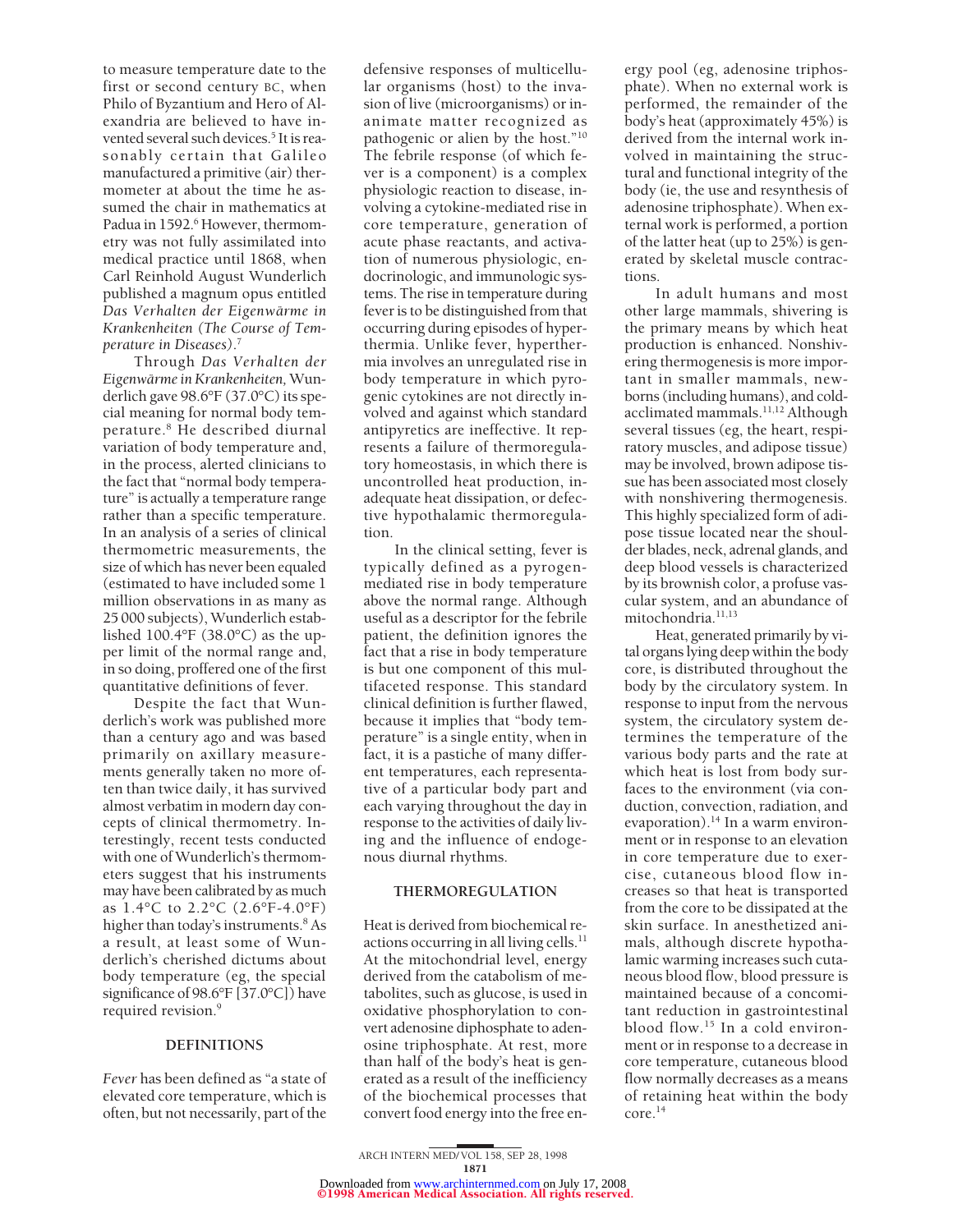

**Figure 1.** Sagittal view of the brain and upper spinal cord showing the multisynaptic pathway of skin and spinal thermoreceptors through the spinothalamic tract (STt) and reticular formation (RF) to the anterior hypothalamus, preoptic region, and the septum. OVLT indicates organum vasculosum laminae terminalis. Adapted from Mackowiak and Boulant.<sup>16</sup>

No single center within the nervous system controls body temperature. Rather, thermoregulation is a process that involves a continuum of neural structures and connections extending from the hypothalamus and limbic system through the lower brainstem and reticular formation to the spinal cord and sympathetic ganglia (**Figure 1**).<sup>16</sup> Nevertheless, an area of the brain located in and near the rostral hypothalamus seems to have a pivotal role in the process of thermoregulation. Although generally referred to as the *preoptic region,* it actually includes the medial and lateral aspects of the preoptic area, anterior hypothalamus, and septum. Numerous studies extending more than 60 years have established that neurons located in this region are thermosensitive and exert at least partial control over physiologic and behavioral thermoregulatory responses.<sup>14,17</sup>

Many, although not all, thermophysiologists believe that the temperature-sensitive preoptic region "regulates" body temperature by integrating thermal input signals from thermosensors in the skin and core areas (including the central nervous system).18 One of the more widely held theories is that such integration involves a designated thermal set point for the preoptic region that is maintained via a system of negative feedback. According to this theory, if the preoptic temperature rises above its set point for whatever reason (eg, dur-

ing exercise), heat loss responses are activated to lower body temperature and return the temperature of the preoptic region to the thermal set point (eg, 37.0°C).<sup>19</sup> The thermal set point of a particular heat loss response is thus the maximum temperature tolerated by the preoptic region before the response is evoked. If, on the other hand, the preoptic temperature falls below its thermal set point (eg, as a result of cold exposure), various heat retention and heat production responses are activated to raise body temperature and with it the temperature of the preoptic region to its thermal set point. The thermal set point of a particular heat production response is thus the minimum temperature tolerated by the preoptic region before the response is evoked.

Although useful in explaining the elevation of the thermal set point that occurs during fever, the concept of a single central set point temperature is regarded by many thermal physiologists as oversimplified. At least some of these physiologists prefer to think of body temperature as regulated within a narrow range of temperatures by a composite set point of several thermosensitive areas and several different thermoregulatory responses.<sup>20,21</sup>

A variety of endogenous substances and drugs seem to affect temperature regulation by altering the activity of hypothalamic neurons. Perhaps the best examples of such substances are the pyrogenic cytokines in the next section. These are released by phagocytic leukocytes in response to a wide array of stimuli and have the capacity to raise the thermoregulatory center's thermal set point. Whether they cross the bloodbrain barrier to do so<sup>22,23</sup> or act by causing the release of other mediators (eg, prostaglandin  $E_2$ ) in circumventricular organs, such as the organum vasculosum laminae ter $minalis<sup>22</sup>$  is, as yet, uncertain. Whatever the precise endogenous mediators of fever, their primary effect seems to be to decrease the firing rate of preoptic warmsensitive neurons, leading to activation of responses designed to decrease heat loss and increase heat production.

#### **ENDOGENOUS PYROGENS**

Pyrogens traditionally have been divided into 2 general categories: those that originate outside the body (exogenous pyrogens) and those derived from host cells (endogenous pyrogens). Exogenous pyrogens are, for the most part, microbes, toxins, or other products of microbial ori- $\sin^{24}$  whereas endogenous pyrogens are host cell–derived (pyrogenic) cytokines that are the principal central mediators of the febrile response. According to current concepts, exogenous pyrogens, regardless of physicochemical structure, initiate fever by inducing host cells (primarily macrophages) to produce endogenous pyrogens. Such concepts notwithstanding, certain endogenous molecules also have the capacity to induce endogenous pyrogens. These include, among others, antigenantibody complexes in the presence of complement,<sup>25,26</sup> certain androgenic corticosteroid metabolites, $27-29$  inflammatory bile acids,  $30$ complement,<sup>31</sup> and various lymphocyte-derived molecules.32-34

Complete understanding of the function of individual pyrogenic cytokines has been hampered by the fact that one cytokine often influences expression of other cytokines and/or their receptors and also may induce more distal comediators of cytokine-related bioactivities (eg, prostaglandins and plateletaggregating factor).35 In short, cytokines function within a complex regulatory network in which information is conveyed to cells by combinations and, perhaps, sequences of a host of cytokines and other hormones.36 Like the words of human communication, individual cytokines are basic units of information. On occasion, a single cytokine, like a single word, may communicate a complete message. More often, however, complete messages received by cells probably resemble sentences, in which combinations and sequences of cytokines convey information. Because of such interactions, it has been difficult to ascertain the direct in vivo bioactivities of particular cytokines. Nevertheless, several cytokines have in common the capacity to induce fe-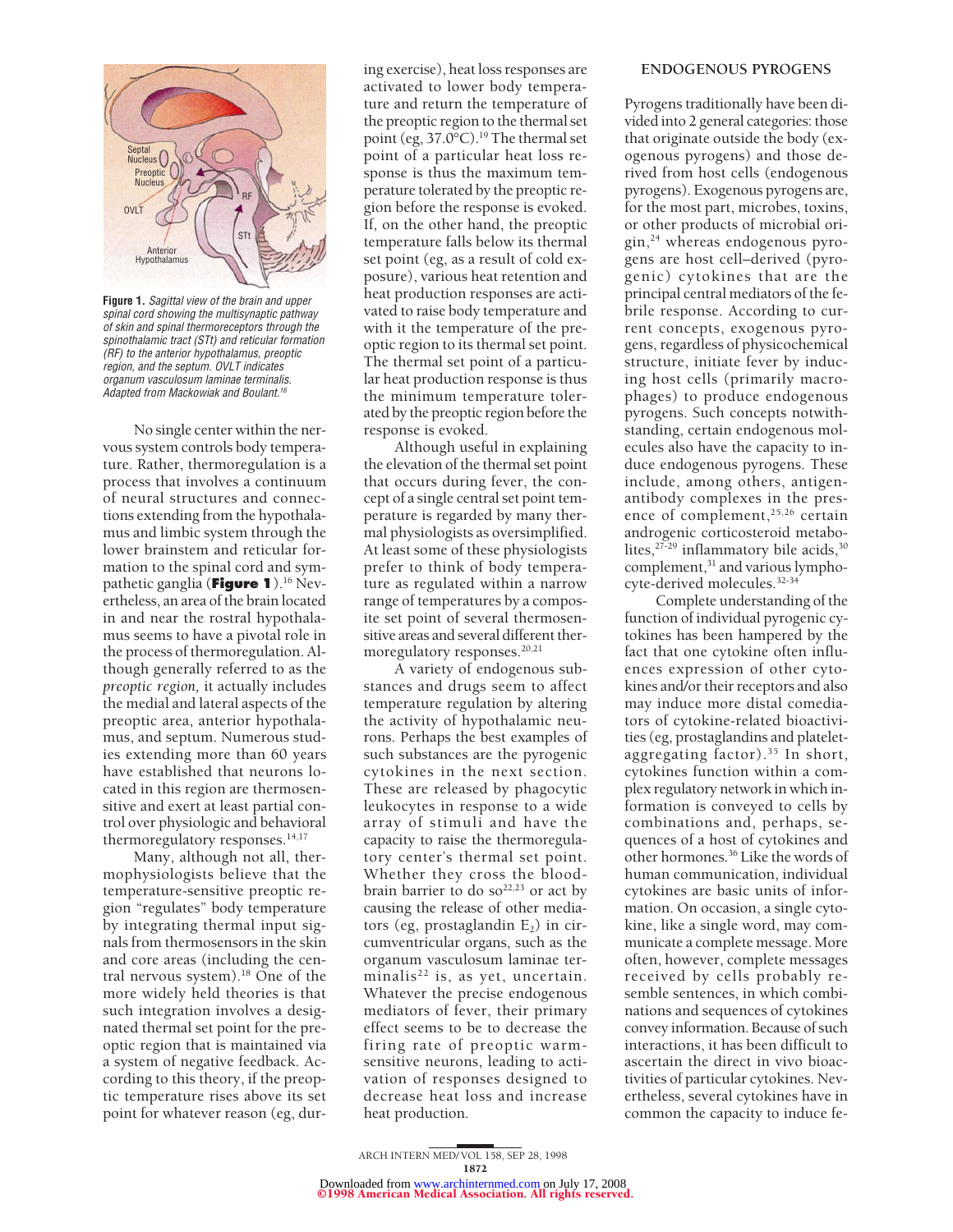| Pyrogenic<br>Cytokine | <b>Aliases</b>                                                                                                                                                                                                                             | <b>Cell Source</b>                                                                                                                                                           | <b>Expression</b>                                                                                                                                                                                                           |                                                                                                                    | <b>Effect on</b><br><b>Other</b>                     |                                                                                                                                                                                                                                                                                                                                               |
|-----------------------|--------------------------------------------------------------------------------------------------------------------------------------------------------------------------------------------------------------------------------------------|------------------------------------------------------------------------------------------------------------------------------------------------------------------------------|-----------------------------------------------------------------------------------------------------------------------------------------------------------------------------------------------------------------------------|--------------------------------------------------------------------------------------------------------------------|------------------------------------------------------|-----------------------------------------------------------------------------------------------------------------------------------------------------------------------------------------------------------------------------------------------------------------------------------------------------------------------------------------------|
|                       |                                                                                                                                                                                                                                            |                                                                                                                                                                              | Up-regulated<br>by                                                                                                                                                                                                          | Down-regulated<br>by                                                                                               | Pyrogenic<br><b>Cytokines</b>                        | <b>Biological Activities</b>                                                                                                                                                                                                                                                                                                                  |
| $IL-1$                | Endogenous pyrogen<br>Leukocyte endogenous pyrogen<br>Lymphocyte-activating factor<br>Mononuclear factor<br>Catabolin<br>Osteoclast-activating factor<br>Hematopoietin-1<br>Melanoma growth inhibition factor<br>Tumor inhibitory factor-2 | Astrocytes<br>Endothelial cells<br>Keratinocytes<br>Monocytes<br><b>Macrophages</b><br><b>Dendrites</b><br><b>Fibroblasts</b>                                                | <b>TNF</b><br>$IFN-\gamma$<br><b>GM-CSF</b><br>Zymosan<br><b>LPS</b><br>$IL-1$<br>C5a<br>Leukotrienes<br><b>PMA</b>                                                                                                         | $IL-4$<br>$IL-6$<br>$IL-10$<br>$TGF-B$<br>Corticosteroids<br>PGE <sub>2</sub><br>Retinoic acid                     | ↑ IL-6<br>↑ TNF<br>$\uparrow$ IL-1                   | IL-2 and IL-2R induction<br>Thymocyte costimulation<br>Fibroblast activation<br>Induce acute phase response<br>T-cell activation<br>Costimulation of B-cell proliferation<br>and differentiation<br>Augment CTL, LAK induction<br>Induce endothelial adhesion<br>molecules<br>Enhance phagocyte microbial killing<br>Accelerate wound healing |
| TNF- $\alpha$         | Cachectin                                                                                                                                                                                                                                  | Monocytes<br>Macrophages<br>Eosinophils<br>Neutrophils<br>Lymphocytes<br>Astrocytes<br><b>Endothelial cells</b><br>Mast cells<br>Kupffer cells<br>NK cells<br>Certain tumors | <b>Bacteria</b><br><b>Viruses</b><br>Fungi<br>Protozoa<br><b>LPS</b><br>Staph TSSTI<br>$IL-1$<br>$IL-2$<br><b>TNF</b><br><b>IFNs</b><br><b>GM-CSF</b><br>PAF<br>Substance P<br>Anti-TCR<br><b>Tumor cells</b><br><b>PMA</b> | Corticosteroids<br>Cyclosporine<br>PGE <sub>2</sub><br>$IL-4$<br>$IL-6$<br>$IL-10$<br>$TGF-\beta$<br>Vitamin $D_3$ | $\uparrow$ TNF<br>$\uparrow$ IL-1<br>$\uparrow$ IL-6 | Septic shock<br>Enhance phagocyte microbial killing<br>Tumor necrosis<br>Cachexia<br>Anorexia<br>Endothelial and epithelial MHC.<br>adhesion molecule induction<br>Osteoclast activation<br><b>B-cell differentiation</b><br><b>CTL</b> induction                                                                                             |
| $IL-6$                | Interferon beta-2<br>B-cell stimulatory factor-2<br>Hybridoma or plasmacytoma<br>growth factor<br>Hepatocyte-stimulating factor<br>Cytotoxic T-cell differentiation<br>factor<br>Macrophage granulocyte-inducing<br>factor 2A              | Monocytes<br>Macrophages<br>Lymphocytes<br><b>Fibroblasts</b><br>Endothelial cells<br>Epithelial cells<br>Keratinocytes<br>Bone marrow<br>stroma<br>Certain tumors           | LPS<br>$IL-1$<br><b>TNF</b><br>IFN- <sub>B</sub> Calcium<br>ionophore<br>Mitogenic<br>lectin and<br><b>PMA</b><br><b>Viruses</b>                                                                                            | Corticosteroids<br>Estrogens                                                                                       | $\downarrow$ TNF<br>$\downarrow$ IL-1                | B-cell growth, differentiation, and IgG<br>synthesis<br>Myleoma proliferation<br><b>CTL</b> induction<br>Acute phase response<br>Thymocyte costimulation<br>Weak antiviral activity<br>Megakaryocyte maturation<br>Neuronal differentiation<br>Enhance IL-3-dependent stem cell<br>proliferation                                              |
| IFN- $\gamma$         | Type II interferon<br>Immune interferon                                                                                                                                                                                                    | T cells<br>NK cells                                                                                                                                                          | Mitogenic<br>lectins<br>$IL-1$<br>$IL-2$                                                                                                                                                                                    | Corticosteriods<br>Cyclosporine<br>Vitamin $D_3$                                                                   | ↑ TNF<br>$\uparrow$ IL-1                             | Macrophage priming<br>Antiviral activity<br><b>Enhance TNF activity</b><br><b>MHC</b> induction<br>Enhance NK activity<br>Enhance endothelial ICAM-1 expression<br>Inhibit IL-4-induced B-cell responses<br>B-cell differentiation and IgG2a<br>secretion                                                                                     |

\*IL indicates interleukin; TNF, tumor necrosis factor; IFN, interferon; GM-CSF; granulocyte-macrophage colony-stimulating factor; LPS, lipopolysaccharide; C5a, complement component C5a; PMA, phorbol myristate acetate; TGF-B, transforming growth factor B; PGE<sub>2</sub>, prostaglandin E<sub>2</sub>; CTL, cytotoxic T lymphocytes; LAK, lymphocyte-activated killer; NK, natural killer; Staph TSSTI, staphylococcal toxic shock syndrome toxin-1; PAF, platelet-activating factor; TCR, T-cell receptor; MHC, major histocompatibility complex; and ICAM, intercellular adhesion molecule. An upward arrow indicates enhanced expression; <sup>a</sup> downward arrow, reduced expression. Adapted from Hasday and Goldblum cited in Mackowiak et al.<sup>35</sup>

ver. Based on this characteristic, they have been codified as so-called pyrogenic cytokines.

The list of currently recognized pyrogenic cytokines includes, among others, interleukin (IL)–1 (IL-1 $\alpha$  and IL-1 $\beta$ ), tumor necrosis factor  $\alpha$  (TNF- $\alpha$ ), IL-6, and interferon gamma (IFN- $\gamma$ ) (**Table 1**).37-45 Even among these

few cytokines, complex relationships exist, with certain members up-regulating expression of other members or their receptors under certain conditions and downregulating them under other conditions.35 The 4 pyrogenic cytokines have monomeric molecular weights that range from 17 to 30 kd. Undetectable under basal conditions in healthy subjects, they are produced by many different tissues in response to appropriate stimuli. Once released, pyrogenic cytokines have short intravascular halflives. They are pleiotropic: they interact with receptors present on many different host cells. They are active in picomolar quantities, induce maximal cellular responses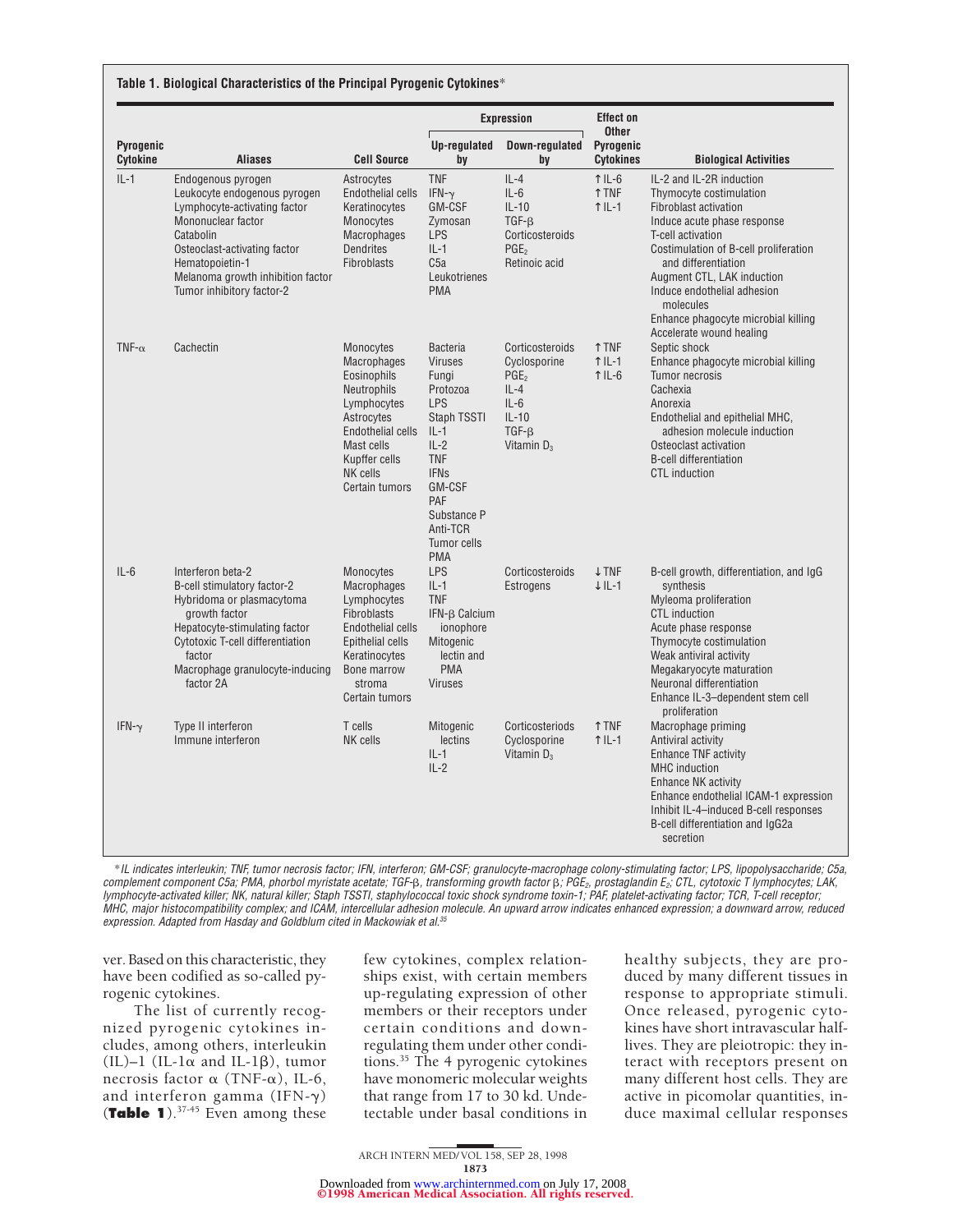

**Figure 2.** Hypothetical model for the febrile response. IL indicates interleukin; TNF, tumor necrosis factor; IFN, interferon; and  $PGE<sub>2</sub>$ , prostaglandin  $E_2$ .

even at low receptor occupancy, and exert local (autocrine or paracrine) and systemic (endocrine) effects.35

It has been theorized, although not proved, that interaction between pyrogenic cytokines and their receptors in the preoptic region of the anterior hypothalamus activates phospholipase  $A_2$ , liberating plasma membrane arachidonic acid as substrate for the cyclooxygenase pathway. Some cytokines might do so by increasing cyclooxygenase expression directly, causing liberation of the arachidonate metabolite, prostaglandin E<sub>2</sub>. Because this small lipid molecule easily diffuses across the bloodbrain barrier, it might be the local mediator that actually activates thermosensitive neurons. Although not discussed in this article, recent studies indicate that thermal information involved in the febrile response also might be transmitted from the periphery to the thermo-

| <b>Table 2. The Acute Phase</b><br>Proteins (ACPs)*                          |
|------------------------------------------------------------------------------|
| Positive ACPs+                                                               |
| C-reactive protein                                                           |
| Serum amyloid A                                                              |
| Haptoglobin                                                                  |
| $\alpha_1$ -Acid glycoprotein                                                |
| $\alpha_1$ -Protease inhibitor                                               |
| Fibrinogen                                                                   |
| Ceruloplasmin                                                                |
| Complement (C3 and C4)                                                       |
| C1 esterase inhibitor                                                        |
| C4b binding protein                                                          |
| $\alpha_2$ -Macroglobulin                                                    |
| Ferritin                                                                     |
| Phospholipase A <sub>2</sub>                                                 |
| Plasminogen activator inhibitor-1<br>Fibronectin                             |
|                                                                              |
| Hemopexin                                                                    |
| Pancreatic secretory trypsin inhibitor<br>Inter- $\alpha$ protease inhibitor |
| Manose binding protein                                                       |
| Negative ACPs‡                                                               |
| Alhumin                                                                      |
| Transthyretin                                                                |
| Transferrin                                                                  |
| $\alpha$ <sub>2</sub> -HS glycoprotein                                       |

\*Adapted from Kushner and Rzewnicki.<sup>36</sup> †Proteins exhibiting increased plasma concentrations during the acute phase response. ‡Proteins exhibiting decreased plasma concentrations during the acute phase response.

regulatory center via peripheral nerves.<sup>46</sup>

Extensive work with pyrogenic cytokines during the last 2 decades has provided a hypothetical model for the febrile response (**Figure 2**). Nevertheless, our understanding of this process remains incomplete and largely speculative. As indicated, several issues remain unresolved: (1) whether circulating cytokines cross the bloodbrain barrier or have to be produced within the central nervous system to activate thermosensitive neurons; (2) whether each of the pyrogenic cytokines is capable of raising the thermoregulatory set point independently or must exert this effect through some common pathway (eg, IL-6, as suggested by Dinarello<sup>24</sup>; Figure 2); (3) whether prostaglandin  $E_2$  or other local mediators are a sine qua non of the febrile response; (4) what determines the magnitude of expression of individual cytokines in response to various stimuli; and (5) how the upper limit of the febrile range is set.<sup>35</sup>

Tumor necrosis factor  $\alpha$  and IL-1 have pivotal roles during the induction phase of the febrile response47 but also are expressed throughout the response. $48A$  small but growing body of data suggests that temperatures near the upper end of the febrile range influence production of such cytokines.<sup>49-60</sup> However, such effects are highly dependent on experimental conditions.

## **THE ACUTE PHASE RESPONSE**

As noted, a cytokine-mediated rise in core temperature is but one of many features of the febrile response. Numerous other physiologic reactions, collectively referred to as the *acute phase response,* are mediated by members of the same group of pyrogenic cytokines that activate the thermal response of fever.36 Such reactions include somnolence, anorexia, changes in plasma protein synthesis, and altered synthesis of hormones such as corticotropin-releasing hormone, glucagon, insulin, corticotropin, hydrocortisone, adrenal catecholamines, growth hormone, thyrotropin, thyroxine, aldosterone, and arginine vasopressin. Inhibition of bone formation, negative nitrogen balance, gluconeogenesis, and altered lipid metabolism also are seen during the acute phase response, as are decreased serum concentrations of zinc and iron and increased serum concentrations of copper. Hematologic alterations<sup>61</sup> include leukocytosis, thrombocytosis, and decreased erythropoiesis (resulting in an "anemia of chronic inflammation"62). Stimuli capable of inducing an acute phase response include bacterial and, to a lesser extent, viral infection, trauma, malignant neoplasms, burns, tissue infarction, immunologically mediated and crystal-induced inflammatory states, strenuous exercise,<sup>63</sup> and childbirth. Recent data also suggest that major depression,<sup>64</sup> schizophrenia,<sup>65</sup> and psychological stress<sup>66</sup> are capable of inducing an acute phase response.

Traditionally, the phrase *acute phase response* has been used to denote changes in plasma concentrations of a number of secretory proteins derived from hepatocytes. *Acute*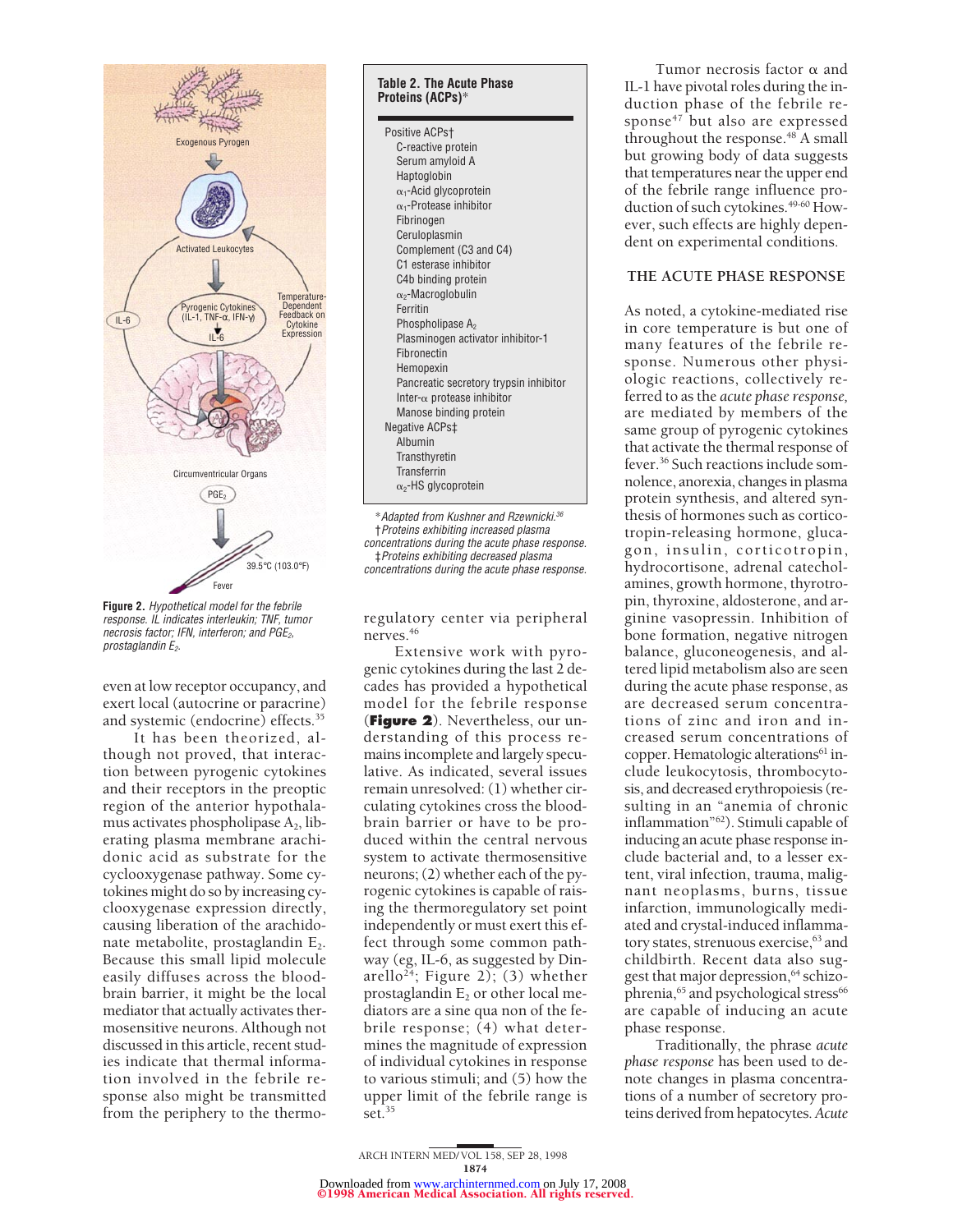*phase proteins,* of which there are many (Table 2),<sup>36</sup> exhibit increased synthesis (positive acute phase proteins) or decreased synthesis (negative acute phase proteins) during the acute phase response.

Many of the acute phase proteins are believed to modulate inflammation and tissue repair.<sup>67</sup> A major function of C-reactive protein (CRP), for example, is presumed to involve binding of phosphocholine on pathogenic microorganisms, as well as phospholipid constituents on damaged or necrotic host cells. Through such binding, CRP might activate the complement system and promote phagocyte adherence, thereby initiating the process by which pathogenic microbes or necrotic cells are eliminated from the host. Such activities are most likely potentiated by CRP-induced production of inflammatory cytokines<sup>68</sup> and tissue factor<sup>69</sup> by monocytes. Nevertheless, the ultimate function of CRP is uncertain; several in vivo studies have shown it to have anti-inflammatory properties.70-72

The other major human acute phase protein, serum amyloid A, recently has been reported to potentiate adhesiveness and chemotaxis of phagocytic cells and lymphocytes.<sup>73</sup> There also is evidence that macrophages bear specific binding sites for serum amyloid A, that serum amyloid A–rich, high-density lipoproteins mediate transfer of cholesterol to macrophages at sites of inflammation, $74$  and that serum amyloid A enhances low-density lipoprotein oxidation in arterial walls.75

Complement components, many of which are acute phase reactants, modulate chemotaxis, opsonization, vascular permeability, and vascular dilatation and have cytotoxic effects as well.36 Haptoglobin, hemopexin, and ceruloplasmin all are antioxidants. It is, therefore, reasonable to assume that, like the antiproteases,  $\alpha$ -<sub>1</sub>-antichymotrypsin and C1 esterase inhibitor, they have important roles in modulating inflammation. However, the functional capacity of such proteins is broad.

Although closely associated with fever, the acute phase response is not an invariable compo-

nent of the febrile response.36 Some febrile patients (eg, those with certain viral infections) have normal blood levels of CRP. Moreover, patients with elevated blood levels of CRP are not always febrile. The acute phase response, like the febrile response, is a complex response consisting of numerous integrated but separately regulated components. The particular components expressed in response to a given disease process more than likely reflects the specific cytokines induced by the disease.

## **ENDOGENOUS CRYOGENS**

Hippocrates maintained that "Heat is the immortal substance of life endowed with intelligence.... However, heat must also be refrigerated by respiration and kept within bounds if the source or principle of life is to persist; for if refrigeration is not provided, the heat will consume itself."76 Modern day clinicians also generally subscribe to the notion that the febrile range has an upper  $\lim$ it,<sup>1</sup> but do not agree on a precise temperature defining this limit. The lack of a consensus in this regard is understandable, owing to the fact that "body" temperature profiles exhibit considerable individual, anatomic, and diurnal variability. For this reason, the upper limit of the febrile range cannot be defined as a single temperature applicable to all body sites of all people at all times during the day. Nevertheless, the febrile response is a regulated physiologic response, in which temperature is maintained within certain carefully controlled limits, the upper limit of which almost never exceeds 41.0°C, regardless of the cause of the fever or site at which temperature measurements are taken.77 The physiologic necessity of this upper limit is supported by considerable experimental data demonstrating adverse physiologic effects of core temperatures greater than 41.0°C or 42.0°C.16

The mechanisms regulating fever's upper limit have yet to be fully defined. They could lie with the intrinsic properties of the neurons themselves or involve the release of endogenous antipyretic substances that antagonize the effects of pyro-

gens on thermosensitive neurons. For the former possibility, plots of the firing rates of neurons coordinating thermoregulatory responses and heat production tend to converge at  $42.0^{\circ}$ C (**Figure 3**).<sup>16</sup> At this temperature, the long-term or extended firing rates of warmsensitive neurons reach their zenith and cannot be increased further in response to higher temperatures. Similarly, the firing rates of cold-sensitive neurons reach their nadir at 42.0°C and cannot decrease further even if temperature increases further. Thus, regardless of pyrogen concentration, thermosensitive neurons seem to be incapable of providing additional thermoregulatory signals once the temperature reaches 42.0°C.

These same thermosensitive neurons are influenced by a variety of endogenous substances, at least some of which seem to function as endogenous cryogens.16 Studies by numerous investigators using a variety of animal models have established that arginine vasopressin is present in the fibers and terminals of the ventral septal area of the hypothalamus, is released into the ventral septal area during fever, and reduces fever via its action at type 1 vasopressin receptors when introduced into the ventral septal area and, when inhibited, prolongs fever.<sup>78-80</sup>

a-Melanocyte-stimulating hormone ( $\alpha$ -MSH) is another neuropeptide exhibiting endogenous antipyretic activity.<sup>81</sup> Unlike some other antipyretic peptides,  $\alpha$ -MSH has not been identified in fibers projecting into the ventral septal area.<sup>82</sup> It does, nevertheless, reduce pyrogen-induced fever when administered to experimental animals in doses below those having an effect on afebrile body temperature. 83-87 When given centrally,  $\alpha$ -MSH is more than 25 000 times more potent as an antipyretic than acetaminophen.81 Repeated central administration of  $\alpha$ -MSH does not induce tolerance to its antipyretic effect.<sup>88</sup> In addition, injection of anti $-\alpha$ -MSH antiserum into the cerebral ventricles augments the febrile response of experimental animals to  $IL-1.89$ 

Numerous neurochemicals seem to have the capacity to influ-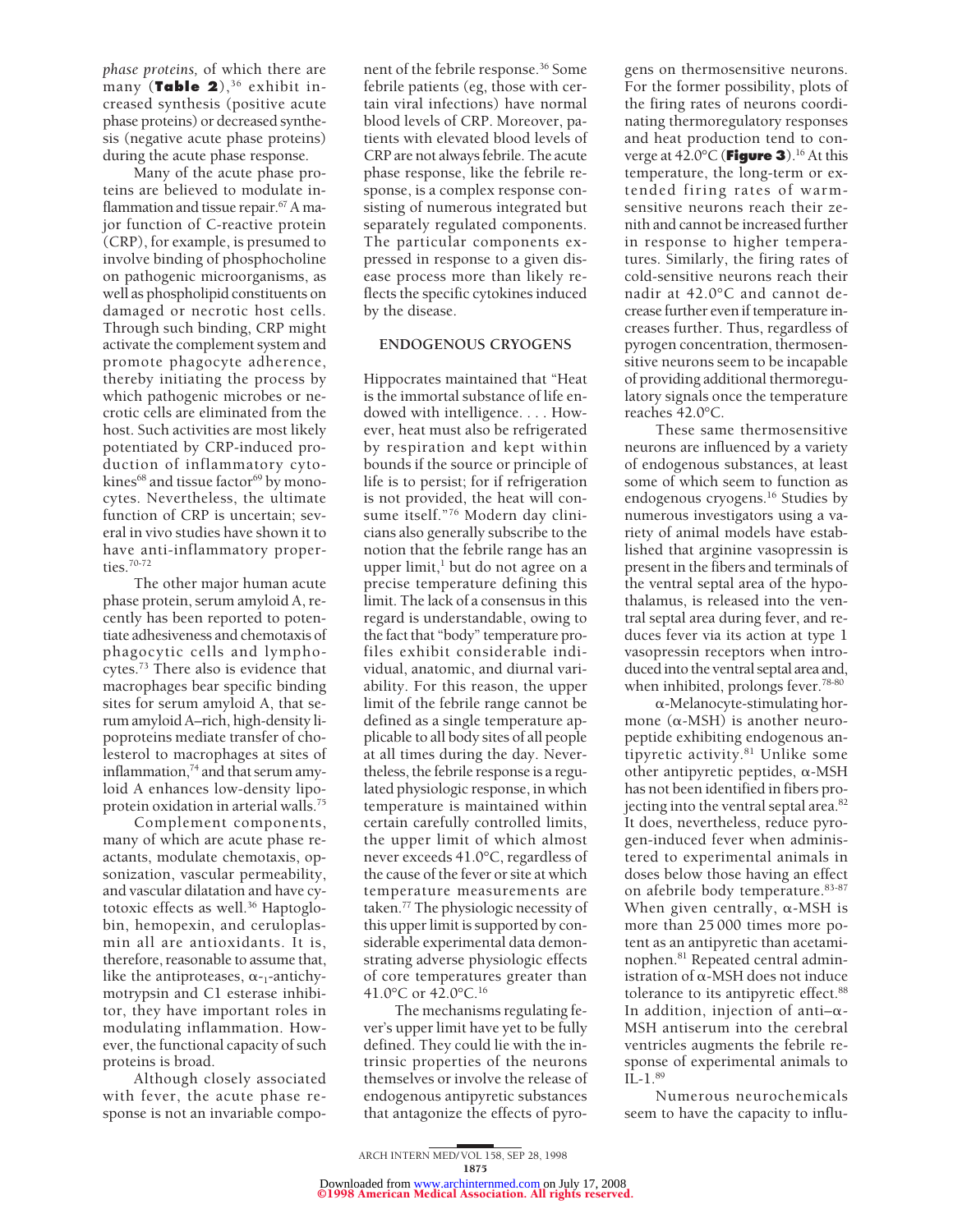ence hypothalamic control of body temperature. Because some lower body temperature even in the absence of fever, they are more appropriately termed *hypothermic* agents than *antipyretic* agents. In some of the earliest work in this area, Feldberg and Meyers<sup>90</sup> observed that intracerebroventricular injections of epinephrine and norepinephrine in cats cause a fall in body temperature, whereas injections of serotonin cause temperature to rise. Based on these observations, they proposed that regulation of body temperature involves a balance between the release of catecholamines (inducing heat loss) and serotonin (activating heat production) in the anterior hypothalamus. More recent data, including those considered in the present article, suggest that the basis of set-point determination by the thermoregulatory network is considerably more complex.<sup>91</sup>

Glucocorticoids and their inducers (corticotropin-releasing hormone and corticotropin) inhibit synthesis of pyrogenic cytokines such as IL-6 and TNF-α.<sup>92-94</sup> Through such effects, they are believed to exert inhibitory feedback on lipopolysaccharide (LPS)-induced fever.<sup>95</sup> Lipocortin 1, a putative mediator of glucocorticoid function, also has been shown to inhibit the pyrogenic actions of IL-1 and IFN.<sup>96</sup> Corticotropin-releasing hormone injected into the third ventricle of experimental animals produces similar antipyretic effects.<sup>97</sup>

Thyroliberin,<sup>98</sup> gastric inhibitory polypeptide,<sup>99</sup> neuropeptide Y,<sup>100</sup> and bombesin,<sup>101</sup> likewise, exhibit cryogenic properties under appropriate conditions. Of these, bombesin is probably the most potent, because it consistently produces hypothermia associated with changes in heat dissipation and heat production when injected into the preoptic area/anterior hypothalamus of conscious goats and rabbits.101-103 Bombesin is believed to exert its hypothermic effect by increasing the temperature sensitivity of warm-sensitive neurons.<sup>102</sup>

Pyrogenic cytokines, the mediators of the febrile response, might themselves have a direct role in determining fever's upper limit. There



**Figure 3.** Model showing responses (A and B) of neuronal firing rates (FR) in the preoptic region and anterior hypothalamus and whole-body metabolic heat production (C) during changes in hypothalamic temperature  $(T_h)$ . Thermosensitivity is reflected by the slope of each plot. The letters inside the cells indicate a warm-sensitive (w) neuron and a cold-sensitive (c) neuron. With increases in  $T_{h}$ , warm-sensitive neurons raise their FRs, and heat production decreases. Pyrogens inhibit (-) the FRs of warm-sensitive neurons, thereby resulting in accelerated FRs of cold-sensitive neurons and increased heat production. The plots show FR and heat production responses during normal conditions in the absence of pyrogens (N) and in the presence of low concentrations  $(P_1)$  and high concentrations  $(P_2)$  of pyrogens. The temperatures are given in degrees Celsius. Adapted from Mackowiak and Boulant.<sup>1</sup>

is, for instance, experimental evidence indicating that under certain conditions TNF-a lowers, rather than raises, body temperature.<sup>104,105</sup> Thus, it is possible that, at certain concentrations or in the appropriate physiologic milieu (eg, at 41.0°- 42.0°C), pyrogenic cytokines function paradoxically as endogenous cryogens.

A growing body of literature indicates that release of pyrogenic cytokines, such as IL-1, is followed by increased shedding of soluble receptors for such cytokines, which function as endogenous inhibitors of these pyrogens.106 In the case of IL-1, a 22- to 25-kd molecule identified in supernatants of human monocytes blocks binding of IL-1 to its receptors.107 The IL-1 receptor antagonist is structurally related to IL-1 $\alpha$ and IL-1 $\beta^{108}$  and binds to type I and type II receptors on various target cells without inducing a specific bio-

logical response.<sup>109,110</sup> Shedding of soluble circulating receptors of TNF- $\alpha$  that bind to circulating TNF- $\alpha$  and thereby inhibit binding to cell-associated receptors also has been described.111-115 The precise biological function of such circulating receptor antagonists and soluble receptors is unknown. However, it is possible, that 1 function is to serve as a natural braking system for the febrile response.

## **RISK-BENEFIT CONSIDERATIONS**

Questions about fever's riskbenefit quotient have generated considerable controversy in recent years.<sup>116</sup> The controversy arises because of substantial data indicating potentiating *and* inhibitory effects of the response on resistance to infection. As a result, there is no consensus about the appropriate clinical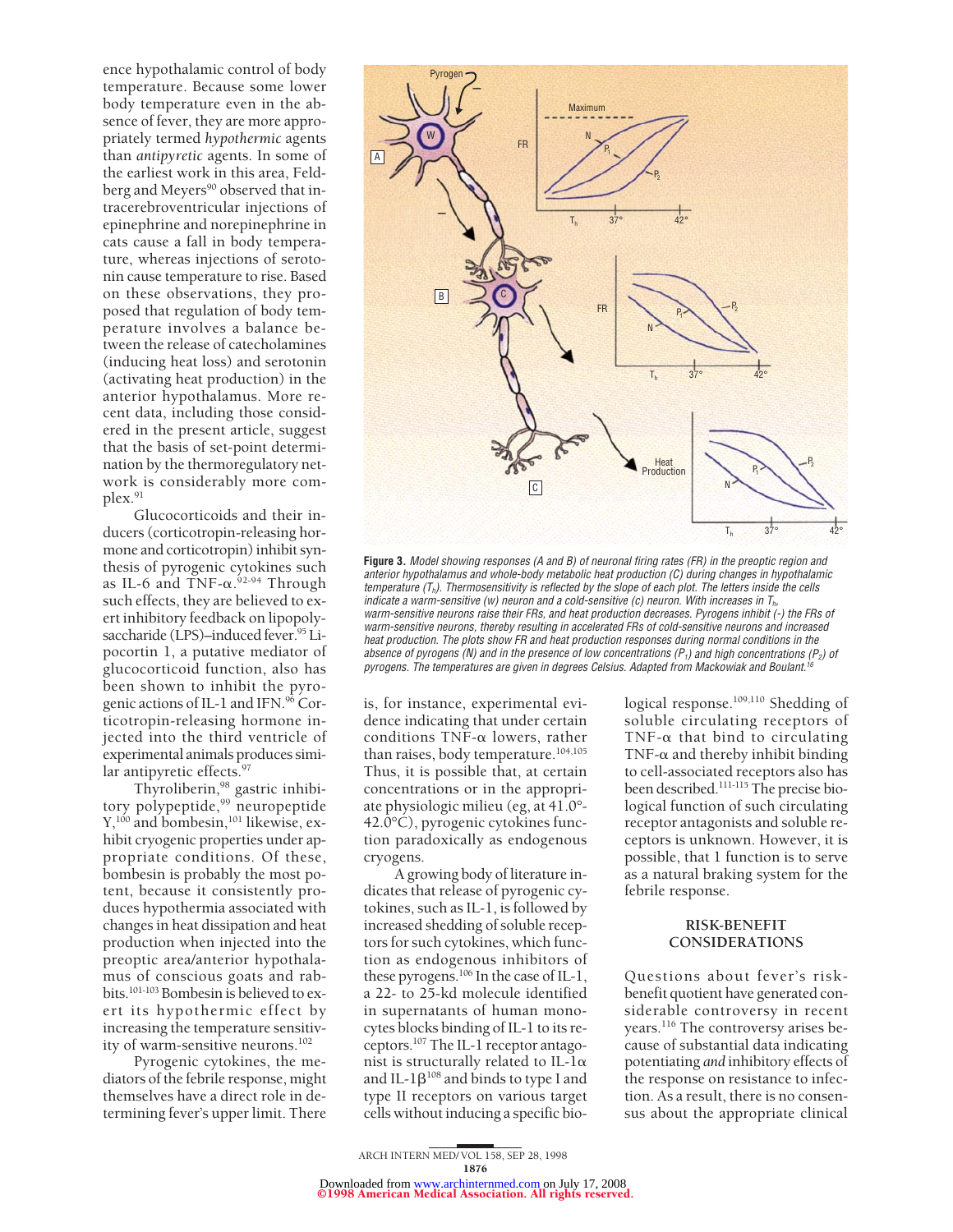situations (if any) in which fever or its mediators should be suppressed.

Data illustrating fever's beneficial effects originate from several sources. Studies of the phylogeny of fever have shown the response to be widespread within the animal kingdom.117 With few exceptions, mammals, reptiles, amphibians, and fish, as well as several invertebrate species, have been shown to manifest fever in response to challenge with microorganisms or other known pyrogens. This fact has been viewed as some of the strongest evidence that fever is an adaptive response, based on the argument that the metabolically expensive increase in body temperature that accompanies the febrile response would not have evolved and been so faithfully preserved within the animal kingdom unless fever had some net benefit to the host.

Further evidence of fever's beneficial effects can be found in numerous studies demonstrating enhanced resistance of animals to infection with increases in body temperature within the physiologic range.<sup>117</sup> In classic studies involving experimental infection of the reptile *Dipsosaurus dorsalis* with Aeromonas hydrophila, Kluger et al<sup>118</sup> and Bernheim and Kluger<sup>119</sup> demonstrated a direct correlation between body temperature and survival. Bernheim and Kluger<sup>119</sup> also showed that suppression of the febrile response with sodium salicylate results in a substantial increase in mortality. Covert and Reynolds120 corroborated these findings in an experimental model involving goldfish.

In mammalian experimental models, increasing body temperature by artificial means has been reported to enhance resistance of mice to herpes simplex virus,<sup>121</sup> poliovirus,<sup>122</sup> coxsackie B virus,<sup>123</sup> rabies virus,124 and *Cryptococcus neoformans,*<sup>125</sup> but to decrease resistance to *Streptococcus pneumoniae.*<sup>126</sup> Increased resistance of rabbits to *S pneumoniae*<sup>127</sup> and *C neoformans,*<sup>128</sup> dogs to herpesvirus,<sup>129</sup> piglets to gastroenteritis virus,130 and ferrets to influenza virus $^{131}$  also has been observed after induction of artificial fever. Unfortunately, because rais-

ing body temperature by artificial means does not duplicate the physiologic alterations that occur during fever in homeotherms (and, indeed, entails a number of opposite physiologic responses<sup>132</sup>), data obtained using mammalian experimental models have been less convincing than those obtained using reptiles or fish.

Clinical data supporting an adaptive role for fever have accumulated slowly. Like animal data, clinical data include evidence of beneficial effects of fever and adverse effects of antipyretics on the outcome of infections. In a retrospective analysis of 218 patients with gramnegative bacteremia, Bryant et al<sup>133</sup> reported a positive correlation between maximum temperature on the day of bacteremia and survival. A similar relationship has been observed in patients with polymicrobial sepsis and mild (but not severe) underlying diseases.<sup>134</sup> In an examination of factors influencing the prognosis of spontaneous bacterial peritonitis, Weinstein et al<sup>135</sup> identified a positive correlation between a temperature reading of more than 38°C and survival.

It has been reported that children with chicken pox who are treated with acetaminophen have a longer time to total crusting of lesions than placebo-treated control subjects.<sup>136</sup> Stanley et al<sup>137</sup> reported that adults infected with rhinovirus exhibit more nasal viral shedding when they receive aspirin than when given placebo. Furthermore, Graham and colleagues<sup>138</sup> reported a trend toward longer duration of rhinovirus shedding in association with antipyretic therapy and showed that the use of aspirin or acetaminophen is associated with suppression of the serum neutralizing antibody response and with increased nasal symptoms and signs. These data, like those reviewed in the preceding paragraph, are subject to several interpretations and do not prove a causal relationship between fever and improved prognosis during infection. Nevertheless, they are consistent with such a relationship, and, when considered in concert with the phylogeny of the febrile response and the animal data summarized herein, they constitute strong cir-

cumstantial evidence that fever is an adaptive response in most situations

Whereas the foregoing studies focused on the relationship between elevation of core temperature and the outcome of infection, others have considered the endogenous mediators of the febrile response. In such studies, all 4 of the major pyrogenic cytokines have been shown to have immune-potentiating capabilities that might theoretically enhance resistance to infection (Table 1).139 In vitro and in vivo studies of these cytokines have provided evidence of a protective effect of IFN, TNF- $\alpha$ , and/or IL-1 against Plasmodium organisms, 140-142 *Toxoplasma gondii,*<sup>143</sup> *Leishmania major,*<sup>144</sup> *Trypanosoma cruzi,*<sup>145</sup> and *Cryptosporidium* organisms.146

Several recent reports also have shown enhancement of resistance to viral<sup>147-149</sup> and bacterial<sup>150,151</sup> infections by pyrogenic cytokines. Treatment of healthy and granulocytopenic animals with IL-1 has been shown to prevent death in some grampositive and gram-negative bacterial infections.<sup>151</sup> However, IL-1 is effective only if administered an appreciable time (eg, 24 hours) before initiation of infections having rapidly fatal courses. In less acute infections, IL-1 administration can be delayed until shortly after the infectious challenge. Such observations suggest that the physiologic effects of fever that enhance resistance to infection might be limited to localized infections or systemic infections of only mild to moderate severity.

The potential of the febrile response for harm is reflected in a recent flurry of reports suggesting that IL-1, TNF- $\alpha$ , IL-6, and IFN mediate the physiological abnormalities of certain infections. Although proof of an adverse effect of fever on the clinical outcome of these infections has yet to be established, the implication is that if pyrogenic cytokines contribute to the pathophysiologic burden of infections, the mediators themselves and the febrile response are potentially deleterious.

The most persuasive evidence derives from studies of gramnegative bacterial sepsis.152 It has long been suspected that bacterial LPS has a pivotal role in the syndrome. Puri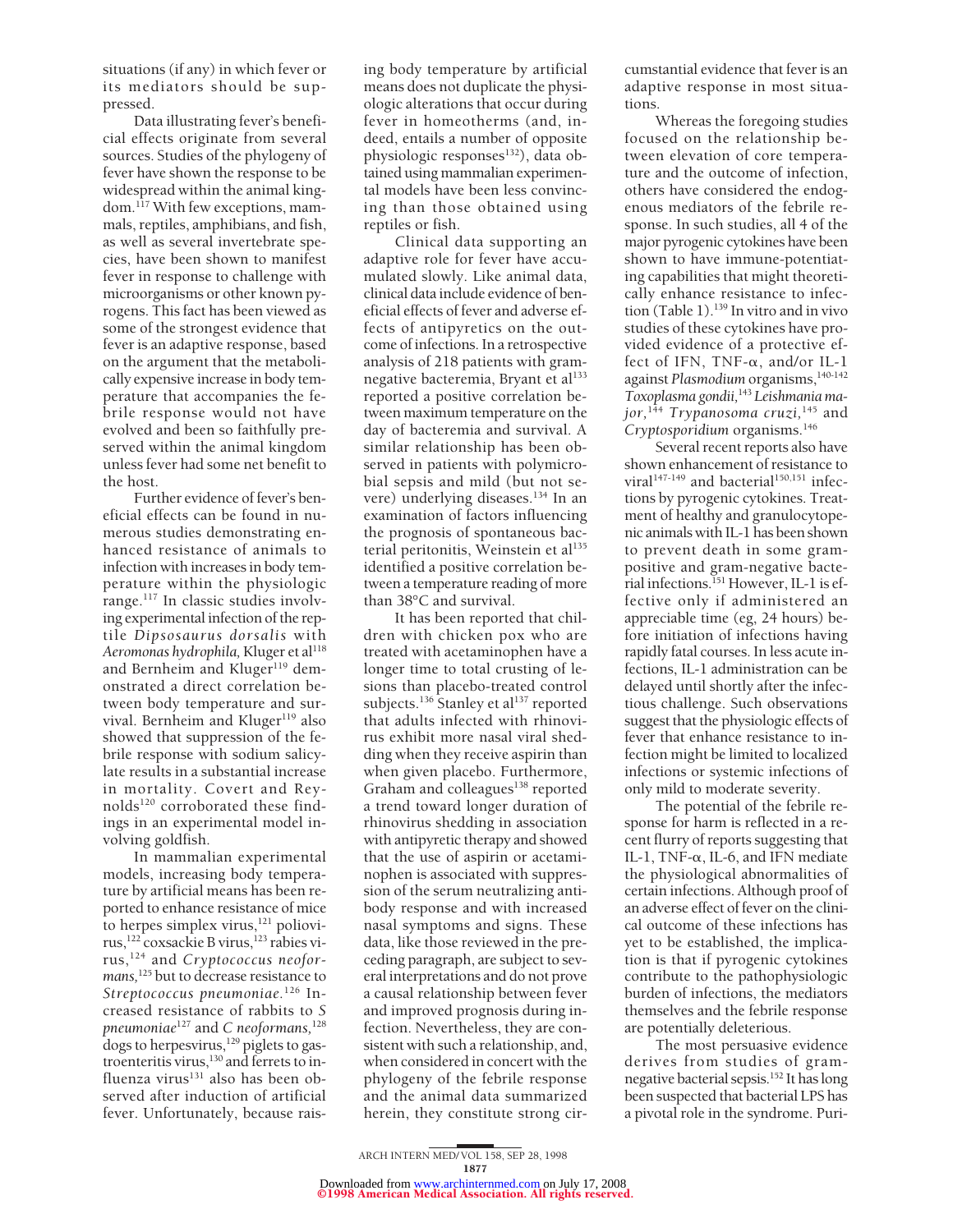fied LPS induces a spectrum of physiological abnormalities that are similar to those occurring in patients with gram-negative bacterial sepsis. In experimental animals, challenge with LPS causes TNF- $\alpha$  and IL-1 to be released into the bloodstream coincident with the appearance of signs of sepsis.<sup>153</sup> Furthermore, patients with the septic syndrome have detectable levels of circulatory  $TNF-\alpha$ , IL-1, and IL-6 independent of culturedocumented infection, and such levels correlate inversely with survival.154 Interleukin 1, alone or in combination with other cytokines, induces many of the same physiological abnormalities (eg, fever, hypoglycemia, shock, and death) seen after administration of purified LPS.155 In a murine experimental model for septic shock, IFN administered before or as long as 4 hours after LPS challenge increases mortality, whereas pretreatment with anti-IFN antibody substantially reduces mortality.156 In several recent studies, the adverse effects of gram-negative bacterial sepsis, LPS injections, or both have been attenuated by pretreating experimental animals with IL-1 antagonists157,158 and monoclonal antibodies directed against TNF- $\alpha$ .<sup>159,160</sup> Furthermore, animals rendered tolerant to TNF- $\alpha$  by repeated injections of the recombinant cytokine are protected against the hypotension, hypothermia, and lethality of gramnegative bacterial sepsis.<sup>161</sup>

Together, these observations have led to a growing conviction that pyrogenic cytokines are central mediators of the clinical and humoral manifestations of gram-negative bacterial sepsis and have generated intense interest, although little progress,  $^{162}$  in the clinical application of antagonists of such cytokines. Similar data suggest that pyrogenic cytokines might mediate at least some of the systemic and local manifestations of sepsis due to grampositive bacteria,<sup>153,163,164</sup> AIDS,<sup>165</sup> spirochetal infections,166,167 meningitis,<sup>168</sup> the adult respiratory distress syndrome,<sup>165,169</sup> suppurative arthritis,<sup>170</sup> and mycobacteriosis.<sup>171</sup>

## **CONCLUSIONS**

To fully appreciate the clinical implications of fever, one must take a

broad view that encompasses the febrile response in its entirety. Fever is mediated by a host of cytokines that not only cause the body's thermoregulatory set point to rise, but also simultaneously stimulate production of a panoply of acute phase reactants (although, apparently not invariably) and activate numerous metabolic, endocrinologic, and immunologic systems. For these reasons, fever cannot be equated with hyperthermia. More important, experimental models of "fever" in which body temperature is elevated by external means or by agents that markedly increase heat production by uncoupling oxidative phosphorylation must be recognized as having limited value in the study of this physiologic response. Only if one views fever from the perspective of its relationship with the febrile response, can one begin to explain the apparent paradox inherent in reports demonstrating beneficial effects of therapy with pyrogenic cytokines and their antagonists and, through such understanding, take maximum advantage of the response to alleviate the burden of human disease.

*Accepted for publication January 22, 1998.*

*This work was supported by the Department of Veterans Affairs, Washington, DC.*

*I am indebted to Sheldon E. Greisman, MD, for his critical review of the manuscript.*

*Reprints: Philip A. Mackowiak, MD, Medical Care (111), VA Medical Center, 10 N Greene St, Baltimore, MD 21201.*

#### **REFERENCES**

- 1. Mackowiak PA, Wasserman SS. Physicians' perceptions regarding body temperature in health and disease. South Med J. 1995;88:934-938.
- 2. Majno G. The Healing Hand: Man and Wound in the Ancient World. Cambridge, Mass: Harvard University Press; 1975:57.
- 3. Galen. Opera omnia. In: Siegel RE, ed. Galen's System of Physiology and Medicine. Vol 11. New York, NY: Karger; 1968.
- 4. Atkins E. Fever: its history, cause and function. Yale J Biol Med. 1982;55:283-287.
- 5. Berger RL, Clem TR, Harden VA, Mangum BW. Historical development and newer means of temperature measurements in biochemistry. Methods Biochem Anal. 1984;269-331.
- 6. Bolton HC. Evolution of the Thermometer 1592-

1743. Easton, Pa: Chemical Publishing Co; 1900: 18, 98.

- 7. Wunderlich CRA. Das Verhalten der Eigenwärme in Krankenheiten. Leipzig, Germany: Otto Wigard; 1868.
- 8. Mackowiak PA, Worden G. Carl Reinhold August Wunderlich and the evolution of clinical thermometry. Clin Infect Dis. 1994;18:458-467.
- 9. Mackowiak PA, Wasserman SS, Levine MM. A critical appraisal of 98.6°F: the upper limit of the normal body temperature, and other legacies of Carl Reinhold August Wunderlich. JAMA. 1992; 268:1578-1580.
- 10. IUPS Thermal Commission. Glossary of terms for thermal physiology: second edition. Pflugers Arch. 1987;410:567-587.
- 11. Boulant JA. Thermoregulation. In Mackowiak PA, ed. Fever: Basic Mechanisms and Management. 2nd ed. Philadelphia, PA: Lippincott-Raven Publishers; 1997:35-58.
- 12. Bruck K. Heat balance and the regulation of body temperature. In: Schmidt RF, Thews G, eds. Human Physiology. Berlin, Germany: Springer-Verlag; 1983:531-547.
- 13. Stanier MW, Mount LE, Bligh J. Energy Balance and Temperature Regulation. Cambridge, England: Cambridge University Press; 1984.
- 14. Boulant JA. Hypothalamic control of thermoregulation: neurophysiological basis. In: Morgane PJ, Pankepp J, eds. Handbook of the Hypothalamus. Vol 3, part A. New York, NY: Marcel Dekker Inc; 1980:1-82.
- 15. Schonung W, Wagner H, Jessen C, Simon E. Differentiation of cutaneous and intestinal blood flow during hypothalamic heating and cooling in anesthetized dogs. Pflugers Arch. 1971;328:145- 154.
- 16. Mackowiak PA, Boulant JA. Fever's glass ceiling. Clin Infect Dis. 1996;22:525-536.
- 17. Boulant JA. Hypothalamic neurons regulating body temperature. In: Fregly MJ, Blatteis CM, eds. APS Handbook of Physiology. New York, NY: Oxford University Press; 1996:105-126.
- 18. Hammel HT, Jackson DC, Stolwijk JAJ, Hardy JD, Stromme SB. Temperature regulation by hypothalamic proportional control with an adjustable set point. J Appl Physiol. 1963;18:1146- 1154.
- 19. Hammel HT. Neurons and temperature regulation. In: Yamamoto WS, Brobeck JR, eds. Physiological Controls and Regulations. Philadelphia, Pa: WB Saunders Co; 1965:71-97.
- 20. Sawka MN, Wenger CB. Physiological responses to acute exercise-heat stress. In: Pandolf KB, Sawka MN, Gonzalez RR, eds. Human Performance Physiology and Environmental Medicine at Terrestrial Extremes. Indianapolis, Ind: Benchmark Press; 1988:97-151.
- 21. Bligh J. Temperature Regulation in Mammals and Other Vertebrates. Amsterdam, the Netherlands: North Holland; 1973.
- 22. Stitt JT. Prostaglandin E as the mediator of the febrile response. Yale J Biol Med. 1986;59:137- 149.
- 23. Mitchell D, Laburn HP, Cooper KE, Hellon RF, Cranstoon WI, Townsend Y. Is prostaglandin E the neural mediator of the febrile response? the case against a proven obligatory role. Yale J Biol Med. 1986;59:159-168.
- 24. Dinarello CA. Cytokines as endogenous pyrogens. In: Mackowiak PA, ed. Fever: Basic Mechanisms and Management. 2nd ed. Philadelphia, Pa: Lippincott-Raven Publishers; 1997:87-116.
- 25. Mickenberg ID, Snyderman R, Root RK, Mergenhagen SE, Wolff SM. The relationship of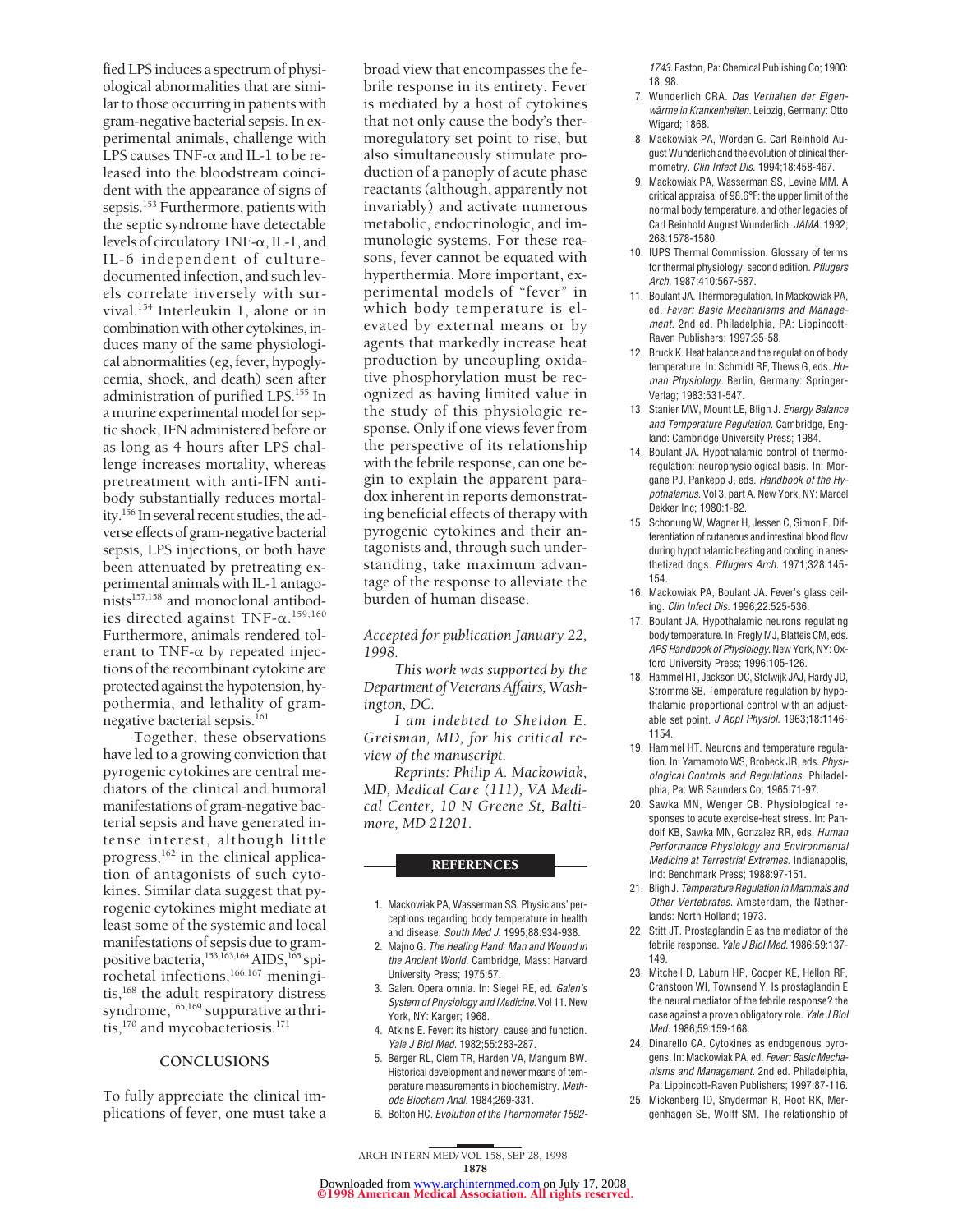complement consumption to immune fever. J Immunol. 1971;107:1466-1476.

- 26. Arend WP, Joslin FG, Massoni RJ. Effects of immune complexes on production by human monocytes of interleukin 1 or an interleukin 1 inhibitor. J Immunol. 1985;134:3868-3875.
- 27. Dillard GM, Bodel P. Studies on steroid fever, II: pyrogenic and anti-pyrogenic activity in vitro of some endogenous steroids of man. J Clin Invest. 1970;49:2418-2426.
- 28. Kappas A, Hellman L, Fukushima DK, Gallagher TF. The pyrogenic effect of etiocholanolone [letter]. J Clin Endocrinol Metab. 1957;17:451-453.
- 29. Wolff SM, Kimball HR, Perry S, Root RK, Kappas A. The biological properties of etiocholanolone. Ann Intern Med. 1967;67:1268-1295.
- 30. Bondy PK, Bodel P. Mechanism of action of pyrogenic and antipyretic steroids in vitro. In: Wolstenholme GEW, Birch J, eds. Pyrogens and Fever. Edinburgh, Scotland: Churchill Livingstone Inc; 1971;101-113.
- 31. Goodman MG, Chenoweth DE, Weigle WO. Induction of interleukin 1 secretion and enhancement of humoral immunity by binding of human C5a to macrophage surface C5a receptors. J Exp Med. 1982;156:912-917.
- 32. Atkins E, Feldman JD, Francis L, Hursh E. Studies on the mechanism of fever accompanying delayed hypersensitivity: the role of the sensitized lymphocyte. J Exp Med. 1972;135:1113-1132.
- 33. Bernheim HA, Block LH, Francis L, Atkins E. Release of endogenous pyrogen-activating factor from concanavalin A–stimulated human lymphocytes. J Exp Med. 1980;152:1811-1816.
- 34. Dinarello CA. Demonstration of a human pyrogeninducing factor during mixed leukocyte reactions. J Exp Med. 1981;153:1215-1224.
- 35. Mackowiak PA, Barlett JG, Borden EC, et al. Fever: recent advances and lingering dogma. Clin Infect Dis. 1997;25:119-138.
- 36. Kushner I, Rzewnicki DL. The acute phase response. In: Mackowiak PA, ed. Fever: Basic Mechanisms and Management. 2nd ed. Philadelphia, Pa: Lippincott-Raven Publishers; 1997: 165-176.
- 37. Dinarello CA, Wolff SM. The role of interleukin-1 in disease. N Engl J Med. 1993;328:106- 113.
- 38. Dinarello C. The interleukin-1 family: 10 years of discovery. FASEB J. 1994;8:1314-1325.
- 39. Dinarello C. Interleukin-1. Adv Pharmacol. 1994; 25:21-51.
- 40. Fiers W. Tumor necrosis factor: characterization at the molecular, cellular and in vivo level. FEBS Lett. 1991;285:199-212.
- 41. Vassalli P. The pathophysiology of tumor necrosis factors. Annu Rev Immunol. 1992;10: 411-452.
- 42. Tracey K, Cerami A. Tumor necrosis factor: a pleiotropic cytokine and therapeutic target. Annu Rev Med. 1994;45:491-503.
- 43. Brach M, Herrman F. Interleukin 6: presence and future. Int J Clin Lab Res. 1992;22:143-151.
- 44. Lotz M. Interleukin-6. Cancer Invest. 1993;11: 731-742.
- 45. Jones T. Interleukin-6 an endocrine cytokine. Clin Endocrinol. 1994;40:703-713.
- 46. Blatteis CM, Sehic E. Prostaglandin  $E_2$ : a putative fever mediator. In: Mackowiak PA, ed. Fever: Basic Mechanisms and Management. 2nd ed. Philadelphia, Pa: Lippincott-Raven Publishers; 1997:117-145.
- 47. Kluger M. Fever: role of pyrogens and cryogens. Physiol Rev. 1991;71:93-127.
- 48. Michie HR, Manague KR, Spriggs DR, et al. Detection of circulating tumor necrosis factor after endotoxin administration. N Engl J Med. 1988; 318:1481-1486.
- 49. Klostergaard J, Barta M, Tomasovic SP. Hyperthermic modulation of tumor necrosis factor– dependent monocyte/macrophage tumor cytotoxicity in vitro. J Biol Res Mod. 1989;8:262- 277.
- 50. Tomasovic SP, Klostergaard J. Hyperthermic modulation of macrophage–tumor cell interactions. Cancer Metastasis Rev. 1989;8:215-229.
- 51. Fouqueray B, Philippe C, Amrani A, Perez J, Baud L. Heat shock prevents lipopolysaccharideinduced tumor necrosis factor- $\alpha$  synthesis by rat mononuclear phagocytes. Eur J Immunol. 1992; 22:2983-2987.
- 52. Snyder Y, Guthrie ML, Evans GF, Zuckerman SH. Transcriptional inhibition of endotoxin-induced monokine synthesis following heat shock in murine peritoneal macrophages. J Leukoc Biol. 1992; 51:181-187.
- 53. Valasco S, Tarlow M, Olsen K, et al. Temperaturedependent modulation of lipopolysaccharideinduced interleukin-1 $\beta$  and tumor necrosis factor- $\alpha$  expression in cultured human astroglia by dexamethasone and indomethacin. J Clin Invest. 1991;87:1674-1680.
- 54. Kappel, M, Diamant M, Hansen MB, Klokker M, Pedersen PK. Effects of in vitro hyperthermia on the proliferative response of blood mononuclear cell subsets, and detection of interleukins 1 and 6, tumor necrosis factor-alpha and interferon-gamma. Immunology. 1991;73:304- 308.
- 55. Ensor JE, Wiener SM, McCrea KA, Viscardi RM, Crawford EK, Hasday JD. Differential effects of hyperthermia on macrophage interleukin-6 and tumor necrosis factor- $\alpha$  expression. Am J Physiol Cell Physiol. 1994;266:C967-C974.
- 56. Ensor JE, Crawford EK, Hasday JD. Warming macrophages to febrile range destabilizes tumor necrosis factor- $\alpha$  mRNA without inducing heat shock. Am J Physiol Cell Physiol. 1995; 269:C1140-C1146.
- 57. Weiner S, Hasday JD. Temperature dependence of monocyte cytokine release. FASEB J. 1991;5:A626.
- 58. Costa J, DeTolla L, Piper J, Ensor J, Hasday JD. Effects of febrile range temperature on cytokine expression in lipopolysaccharide-challenged mice. FASEB J. 1995;9:A960.
- 59. Aderka D, Le J, Vilcek J. IL-6 inhibits lipopolysaccharide-induced tumor necrosis factor production in cultured human monocytes, U937 cells, and in mice. J Immunol. 1989;143:3517-3523.
- 60. Cross AS, Sadoff JC, Kelly N, Bernton E, Gemski P. Pretreatment with recombinant murine tumor necrosis factor a/cachectin and murine interleukin  $1\alpha$  protects mice from lethal bacterial infection. J Exp Med. 1989;169:2021-2027.
- 61. Trey J, Kushner I. The acute phase response and the hematopoietic system: the role of cytokines. Crit Rev Oncol Hematol. 1995;21:1-18.
- 62. Schilling RF. Anemia of chronic disease: a misnomer. Ann Intern Med. 1991;115:572-573.
- 63. Ernst E, Saradeth T, Achhammer G. ω3 fatty acids and acute-phase proteins. Eur J Clin Invest. 1991;21:77-82.
- 64. Joyce PR, Hawes CR, Mulder RT, Sellman JD, Wilson DA, Boswell DR. Elevated levels of acute phase plasma proteins in major depression. Biol Psychiatry. 1992;32:1035-1041.
- 65. Ganguli R, Yang Z, Shurin G, et al. Serum inter-

leukin-6 concentration in schizophrenia: elevation associated with duration of illness. Psychiatry Res. 1994;51:1-10.

- 66. LeMay LG, Vander AJ, Kluger MJ. The effects of psychological stress on plasma interleukin-6 activity in rats. Physiol Behav. 1990;47:957-961.
- 67. Volanakis JE. Acute phase proteins. McCarty DJ, Koopman WJ, eds. Arthritis and Allied Conditions: A Textbook of Rheumatology. Malvern, Pa: Lea & Febiger; 1993:469-477.
- 68. Ballou SP, Lozanski G. Induction of inflammatory cytokines release from cultured human monocytes by C-reactive protein. Cytokine. 1992; 4:361-368.
- 69. Cermak J, Key NS, Bach RR, Jacob HS, Vercellotti GM. C-reactive protein induces human peripheral blood monocytes to synthesize tissue factor. Blood. 1993;82:513-520.
- 70. Tilg H, Vannier E, Vachine G, Dinarello CA, Mier JW. Anti-inflammatory properties of hepatic acute phase proteins: preferential induction of interleukin 1 (IL-1) receptor antagonist over IL-1 $\beta$ synthesis by human peripheral blood mononuclear cells. J Exp Med. 1993;178:1629-1636.
- 71. Dobrinich R, Spagnuolo PJ. Binding of Creactive protein to human neutrophils: inhibition of respiratory burst activity. Arthritis Rheum. 1991;34:1031-1038.
- 72. Ahmed N, Thorley R, Xia D, Samols D, Webster RO. Transgenic mice expressing rabbit Creactive protein exhibit diminished chemotactic factor–induced alveolitis. Am J Respir Crit Care Med. In press.
- 73. Xu L, Badolato R, Murphy WJ, et al. A novel biologic function of serum amyloid A-induction of T lymphocyte migration and adhesion. J Immunol. 1995;155:1184-1190.
- 74. Kisilevsky R, Subrahmanyan L. Serum amyloid A changes high-density lipoprotein's cellular affinity. Lab Invest. 1992;66:778.
- 75. Berliner JA, Navab M, Fogelman AM, et al. Atherosclerosis: basic mechanisms: oxidation, inflammation, and genetics. Circulation. 1995;91: 2488-2496.
- 76. May MT. Galen on the Usefulness of the Parts of the Body. Ithaca, NY: Cornell University Press; 1968:50-53.
- 77. DuBois EF. Why are fever temperatures over 106°F rare? Am J Med Sci. 1949;217:361-368.
- 78. Pittman QJ, Wilkinson MF. Central arginine vasopressin and endogenous antipyresis. Can J Physiol Pharmacol. 1992;70:786-790.
- 79. Pittman QJ, Poulin P, Wilkinson MF. Role of neurohypophysial hormones in temperature regulation. Ann N Y Acad Sci. 1993;689:375-381.
- 80. Kasting N. Criteria for establishing a physiological role for brain peptides: a case in point: the role of vasopressin in thermoregulation during fever and antipyresis. Brain Res Rev. 1989;14:143- 153.
- 81. Lipton JM. Disorders of temperature control. In: Rieder P, Kopp N, Pearson J, eds. An Introduction to Neurotransmission in Health and Disease. Oxford, England: Oxford University Press; 1990:119-123.
- 82. Zeisberger E. The role of septal peptides in thermoregulation and fever. In: Bligh J, Voigt K, eds. Thermoreception and Temperature Regulation. Berlin, Germany: Springer-Verlag; 1990:273- 283.
- 83. Glyn JR, Lipton JM. Hypothermic and antipyretic effects of centrally administered ACTH (- 24) and  $\alpha$ -melanotropin. Peptides. 1981;2:177-187.
- 84. Glyn-Ballinger JR, Bernardini GL, Lipton JM.  $\alpha$ -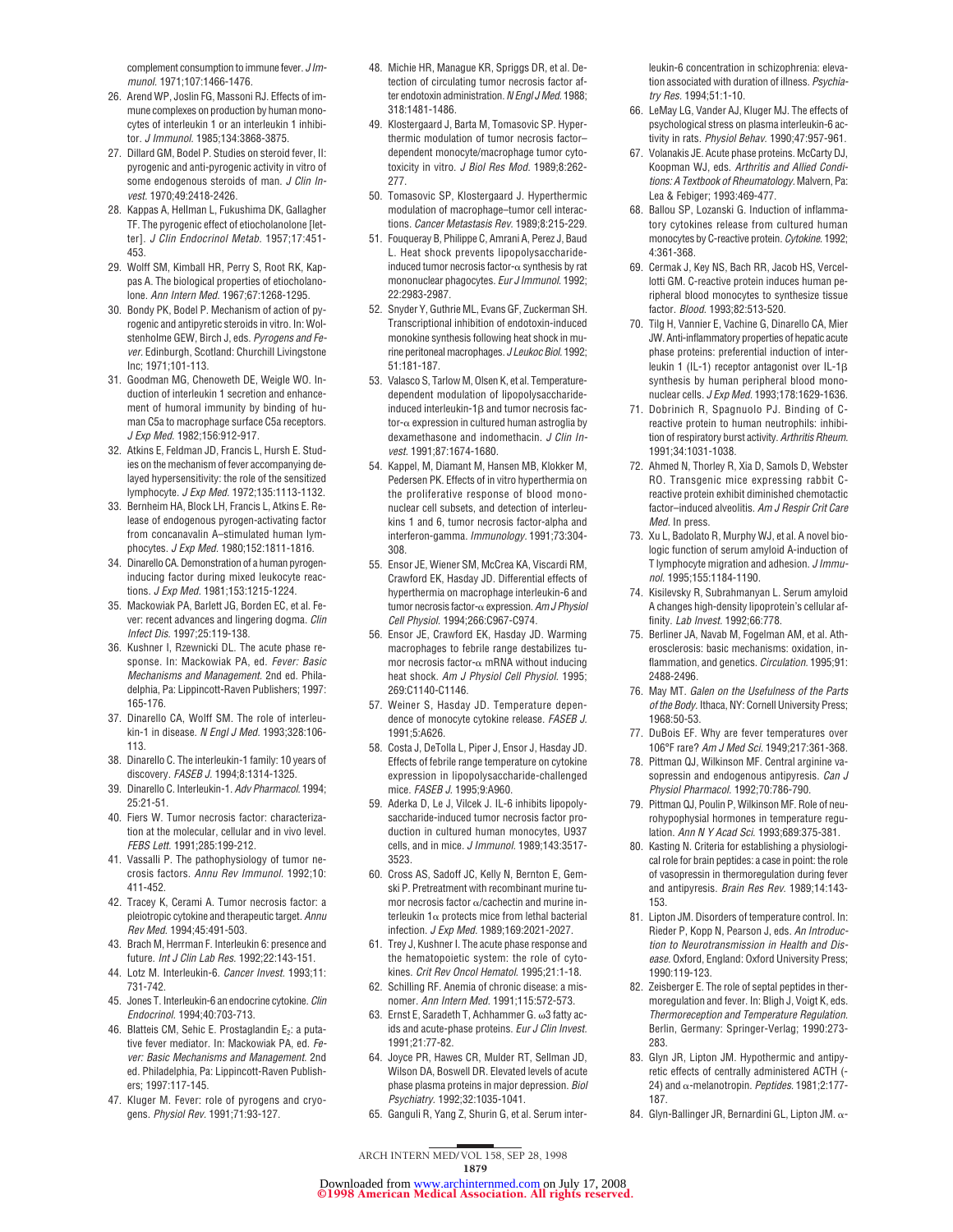MSH injected into the septal region reduces fever in rabbits. Peptides. 1983;4:199-203.

- 85. Lipton JM, Whisenant JD, Gean JT. Hypothermia produced by peripheral and central injections of chlopromazine in aged rabbits. Brain Res Bull. 1979;4:297-300.
- 86. Murphy MT, Lipton JM. Peripheral administration of  $\alpha$ -MSH reduces fever in older and younger rabbits. Peptides. 1982;13:775-779.
- 87. Murphy MT, Richard DB, Lipton JM. Antipyretic potency of centrally administered  $\alpha$ melanocyte-stimulating hormone. Science. 1983; 221:192-193.
- 88. Deeter LB, Martin LW, Lipton JM. Antipyretic effect of central alpha-MSH summates with that of acetaminophen or ibuprofen. Brain Res Bull. 1989;23:573-575.
- 89. Shih ST, Lipton JM, McCann SM. Central administration of  $\alpha$ -MSH antiserum augments fever in the rabbit. Am J Physiol. 1986;250:R803- R806.
- 90. Feldberg W, Meyers RD. A new concept of temperature regulation by amines in the hypothalamus. Nature. 1963;200:1325.
- 91. Bligh J. Cells, cell-talk and mammalian homeothermy. In: Bligh J, Voigt K, eds. Thermoreception and Temperature Regulation. Berlin, Germany: Springer-Verlag; 1990:163-173.
- 92. Morrow LE, McClellan JL, Conn CA, Kluger MJ. Glucocorticoids alter fever and IL-6 responses to psychological stress and to lipopolysaccharide. Am J Physiol. 1993;225:R151-R156.
- 93. Luedke CE, Cerami A. Interferon-gamma overcomes glucocorticoid suppression of cachectin/ tumor necrosis factor biosynthesis by murine macrophages. J Clin Invest. 1990,86:1234- 1240.
- 94. Nakano T, Ohara O, Teraoka H, Arita H. Glucocorticoids suppress group II phospholipase  $A_2$ production by blocking mRNA synthesis and post-transcriptional expression. J Biol Chem. 1990;265:12745-12748.
- 95. Alexander DP, Bashore RA, Britton HG, Forsling MA. Maternal and fetal arginine vasopressin in the chronically catheterized sheep. Biol Neonate. 1974;25:242-248.
- 96. Carey F, Forder M, Edge D, et al. Lipocortin 1 fragment modifies pyrogenic actions of cytokines in rats. Am J Physiol. 1990;259:R266-R269.
- 97. Bernadini GL, Lipton JM, Clark WG. Intracerebroventricular and septal injections of arginine vasopressin are not antipyretic in the rabbit. Peptides. 1983;4:195-198.
- 98. Riedel W. Role of thyroid-stimulating hormone (TSH) in endogenous antipyresis and evidence of extrahypothalamic thyroid-stimulating neurons (TSN) in rabbits. Pflugers Arch. 1987;408 (suppl):R49.
- 99. Bahendeka SK, Moor RE, Tomkin GH, Buchanan KD. Gastric inhibitory polypeptide, dietaryinduced thermogenesis and obesity. Can J Physiol Pharmacol. 1987;65:1242-1247.
- 100. Stanley BG, Leibowitz SF, Neuropeptide Y. Stimulation of feeding and drinking by injection into the paraventricular nucleus. Life Sci. 1984;35: 2635-2642.
- 101. Jansky L, Vybiral S, Moravec J, et al. Neuropeptides and temperature regulation. J Therm Biol. 1986;11:79-83.
- 102. Schmid H, Pierau Fr-K. Long-term modulation of hypothalamic neurons by neuropeptides. In: Bligh J, Voigt K, eds. Thermoregulation and Temperature Regulation. Berlin, Germany: Springer-Verlag; 1990:53-63.
- 103. Gale CC, McCreery BR. Mechanism of bombe-

sin hypothermia. Fed Proc. 1979;38:997.

- 104. Holt SJ, Grimble RF, York DA. Tumor necrosis factor- $\alpha$  and lymphotoxin have opposite effects on sympathetic efferent nerves to brown adipose tissue by direct action in the central nervous system. Brain Res. 1989;497:183-186.
- 105. Shih ST, Khorram O, Lipton JM, McCann SM. Central administration of  $\alpha$ -MSH antiserum augments fever in the rabbit. Am J Physiol. 1986; 250:R803-R806.
- 106. Sivo J, Salkowski CA, Politis AD, Vogel SN. Differential regulation of LPS-induced IL-1<sub>B</sub> and IL-1 receptor antagonist mRNA by IFN $\alpha$  and IFN $\gamma$  in murine peritoneal macrophages. J Endotoxin Res. 1994;1:30-36.
- 107. Seckinger P, Lowenthal JW, Williamson K, Dayer JM, MacDonald HR. A urine inhibitor of interleukin-1 activity that blocks ligand binding. J Immunol. 1987;139:1546-1549.
- 108. Eisenberg SP, Brewer MT, Verderber E, Heimdal P, Thompson RC. Interleukin-1 receptor antagonist is a member of the interleukin-1 gene family: evolution of a cytokine control mechanism. Proc Natl Acad Sci U S A. 1991;88:5232- 5236.
- 109. Dripps DJ, Brandhuber BJ, Thompson RC, Eisenberg SP. Interleukin-1 (IL-1) receptor antagonist binds to the 80-kDa IL-receptor but does not initiate IL-1 signal transduction. J Biol Chem. 1991;266:10331-10336.
- 110. Dripps DJ, Verderber E, Ng RK, Thompson RC, Eisenberg SP. Interleukin-1 receptor antagonist binds to the type II interleukin-1 receptor on B cells and neutrophils.JBiolChem.1991;266:20311-20315.
- 111. Engelmann H, Aderka D, Rubinstein M, Rotman D, Wallach D. A tumor necrosis factor binding protein purified to homogeneity from human urine protects cells from tumor necrosis factor toxicity. J Biol Chem. 1989;264:11974-11980.
- 112. Olsson I, Lantx M, Nilsson E, et al. Isolation and characterization of a tumor necrosis factor binding protein from urine. Eur J Haematol. 1989: 42:270-275.
- 113. Engleman H, Novick D, Wallach D. Two tumor necrosis factor-binding proteins from human urine. J Biol Chem. 1990;265:1531-1536.
- 114. Brockhuas M, Schoenfeld HJ, Schlaeger EJ, Hunziker W, Lesslauer W, Loetscher M. Identification of two types of tumor necrosis factor receptors on human cell lines by monoclonal antibodies. Proc Natl Acad Sci U S A. 1990;87: 3127-3131.
- 115. Porteu F, Nathan C. Shedding of tumor necrosis factor receptors by activated human neutrophils. J Exp Med. 1990;172:599-607.
- 116. Mackowiak PA. Fever: blessing or curse? a unifying hypothesis. Ann Intern Med. 1994;120: 1037-1040.
- 117. Kluger MJ, Kozat W, Conn CA, Leon LR, Soszynski D. The adaptive value of fever. In: Mackowiak PA, ed. Fever: Basic Mechanisms and Management. Philadelphia, Pa: Lippincott-Raven Publishers; 1997:255-266.
- 118. Kluger MJ, Ringler DH, Anver MR. Fever and survival. Science. 1975;188:166-168.
- 119. Bernheim HA, Kluger MJ. Fever: Effect of druginduced antipyresis on survival. Science. 1976; 193:237-239.
- 120. Covert JR, Reynolds WW. Survival value of fever in fish. Nature. 1977;267:43-45.
- 121. Schmidt JR, Rasmussen AF Jr. The influence of environmental temperature on the course of experimental herpes simplex infection. J Infect Dis. 1960;107:356-360.
- 122. Lwoff A. Factors influencing the evolution of vi-

ral diseases at the cellular level and in the organism. Bacteriol Rev. 1959;23:109-124.

- 123. Walker DL, Boring WD. Factors influencing hostvirus interactions, III: further studies on the alteration of coxsackie virus infection in adult mice by environmental temperature. J Immunol. 1958; 80:39-44.
- 124. Bell JF, Moore GJ. Effects of high ambient temperature on various stages of rabies virus infection in mice. Infect Immun. 1974;10:510-515.
- 125. Kuhn LR. Effect of elevated body temperature on cryptococcus in mice. Proc Soc Exp Biol Med. 1949;71:341-343.
- 126. Eiseman B, Mallette WG, Wotkyns RS, Summers WB, Tong JL. Prolonged hypothermia in experimental pneumococcal peritonitis. J Clin Invest. 1956;35:940-946.
- 127. Rich AR, McKee CM. The mechanism of a hitherto unexplained form of native immunity to the type III pneumococcus. Bull Johns Hopkins Hosp. 1936;59:171-207.
- 128. Kuhn LR. Growth and viability of Cryptococcus hominis at mouse and rabbit body temperatures. Proc Soc Exp Biol Med. 1939;41:573- 574.
- 129. Carmichael LE, Barnes FD. Effect of temperature on growth of canine herpes virus in canine kidney cell and macrophage cultures. J Infect Dis. 1969;120:664-668.
- 130. Furuchi S, Shimizu Y. Effect of ambient temperatures on multiplication of attenuated transmissible gastroenteritis virus in the bodies of newborn piglets. Infect Immun. 1976;13:990- 992.
- 131. Toms GL, Davies JA, Woodward CG, Sweet C, Smith H. The relation of pyrexia and nasal inflammatory response to virus levels in nasal washings of ferrets infected with influenza viruses of differing virulence. Br J Exp Pathol. 1977; 588:444-458.
- 132. Greisman SE. Cardiovascular alterations during fever. In: Mackowiak PA, ed. Fever: Basic Mechanisms and Management. New York, NY: Raven Press; 1991:143-165.
- 133. Bryant RE, Hood AF, Hood CE, Koenig MG. Factors affecting mortality of gram-negative rod bacteremia. Arch Intern Med. 1971;127:120-128.
- 134. Mackowiak PA, Browne RH, Southern PM Jr, Smith JW. Polymicrobial sepsis: analysis of 184 cases using log linear models. Am J Med Sci. 1980;280:73-80.
- 135. Weinstein MR, Iannini PB, Staton CW, Eichoff TC. Spontaneous bacterial peritonitis: a review of 28 cases with emphasis on improved survival and factors influencing prognosis. Am J Med. 1978;64:592-598.
- 136. Dorn TF, DeAngelis C, Baumgardner RA, et al. Acetaminophen: more harm than good for chicken pox? J Pediatr. 1989;114:1045-1048.
- 137. Stanley ED, Jackson GG, Panusarn C, et al. Increased viral shedding with aspirin treatment of rhinovirus infection. JAMA. 1975;231:1248- 1251.
- 138. Graham MH, Burrell CJ, Douglas RM, et al. Adverse effects of aspirin, acetaminophen, and ibuprofen on immune function, viral shedding, and clinical status in rhinovirus-infected volunteers. J Infect Dis. 1990;162:1277-1282.
- 139. Dinarello CA. Endogenous pyrogens: the role of cytokines in the pathogenesis of fever. In: Mackowiak PA, ed. Fever: Basic Mechanisms and Management. New York, NY: Raven Press; 1991:23- 47.
- 140. Mellouk S, Green SJ, Nacy CA, Hoffman SL. IFN- $\gamma$ inhibits development of Plasmodium berghei exo-